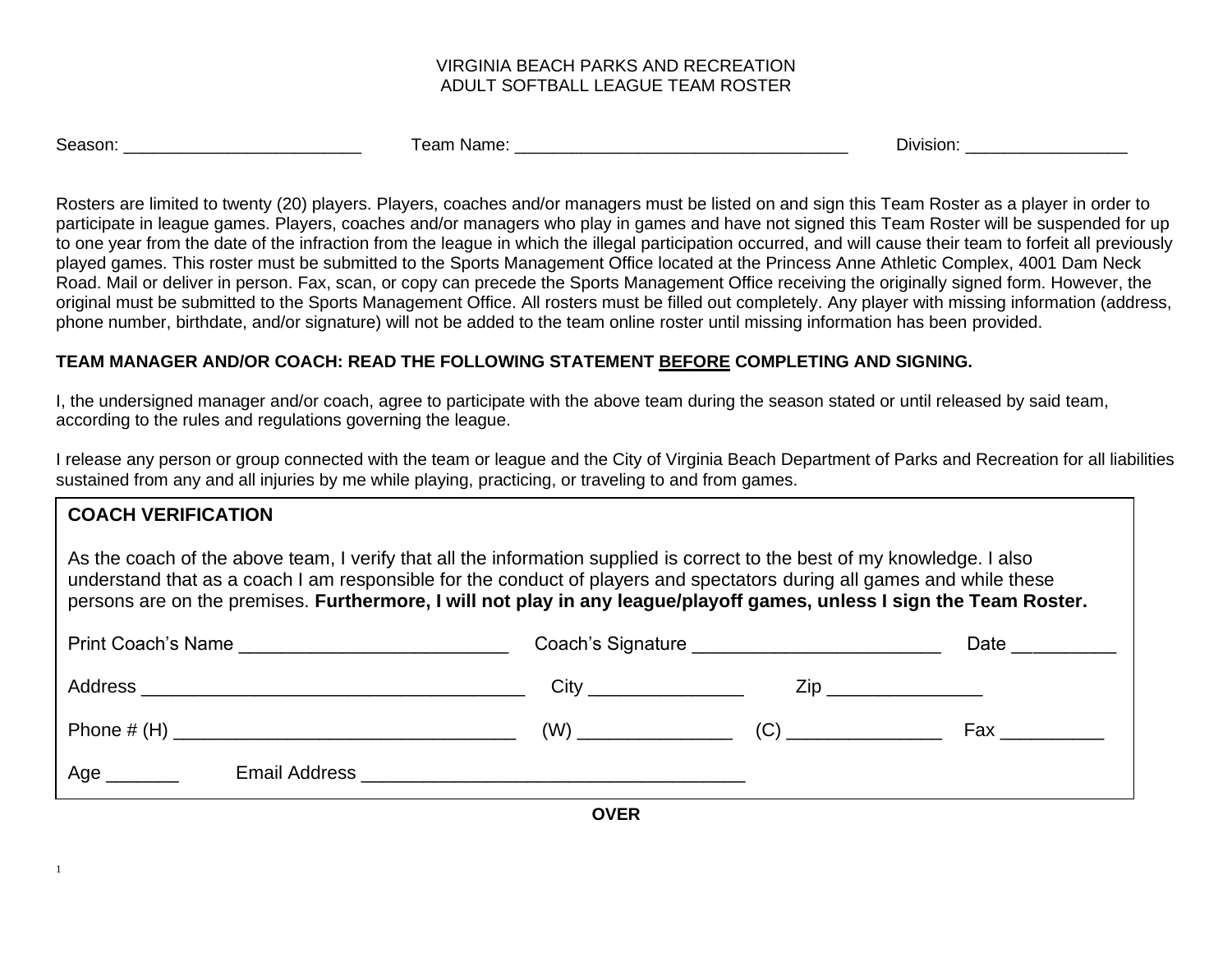## **PLAYERS: READ THE FOLLOWING STATEMENT BEFORE COMPLETING AND SIGNING.**

I, the undersigned player, agree to participate with this team during the season stated or until released by said team, according to the rules and regulations governing the league. I understand that my participation in games without signing below may result in my suspension for up to one year from the date of the infraction from the league in which the illegal participation occurred, and may cause my team to forfeit all previously played games.

I release any person or group connected with the team or league and the City of Virginia Beach Department of Parks and Recreation for all liabilities sustained from any and all injuries by me while playing, practicing, or traveling to and from games.

Adult Softball League Team Roster

Team Name **Example 20** 

| $Jersey$ # | Print/Type<br>Player's Name | Player's Signature | Address (Street, City, State and<br>Zip Code) | Phone | Date of<br>Birth | <b>Email Address</b> | Date<br>Signed |
|------------|-----------------------------|--------------------|-----------------------------------------------|-------|------------------|----------------------|----------------|
|            |                             |                    |                                               |       |                  |                      |                |
|            |                             |                    |                                               |       |                  |                      |                |
|            |                             |                    |                                               |       |                  |                      |                |
|            |                             |                    |                                               |       |                  |                      |                |
|            |                             |                    |                                               |       |                  |                      |                |
|            |                             |                    |                                               |       |                  |                      |                |
|            |                             |                    |                                               |       |                  |                      |                |
|            |                             |                    |                                               |       |                  |                      |                |
|            |                             |                    |                                               |       |                  |                      |                |
|            |                             |                    |                                               |       |                  |                      |                |
|            |                             |                    |                                               |       |                  |                      |                |
|            |                             |                    |                                               |       |                  |                      |                |
|            |                             |                    |                                               |       |                  |                      |                |
|            |                             |                    |                                               |       |                  |                      |                |
|            |                             |                    |                                               |       |                  |                      |                |
|            |                             |                    |                                               |       |                  |                      |                |
|            |                             |                    |                                               |       |                  |                      |                |
|            |                             |                    |                                               |       |                  |                      |                |